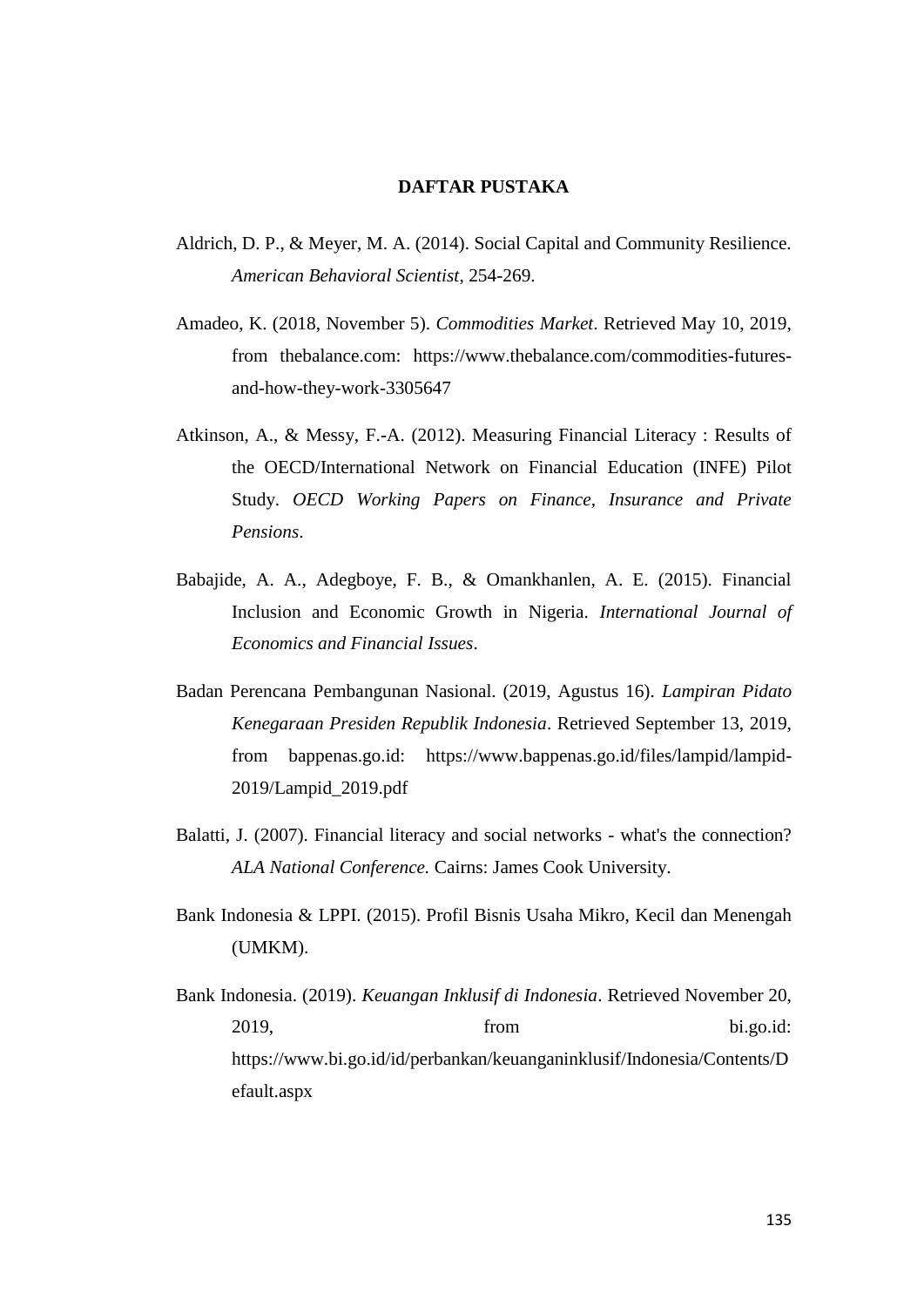- Bappenas. (2019). *Lampiran Pidato Kenegaraan Presiden Republik Indonesia.* Jakarta: Kementrian Perencanaan Pembangunan Nasional.
- Blesia, J. U. (2017). Culture and Accounting Practices in Indonesia. *Asian Journal of Economics, Business and Accounting*.
- Bongomin, G. O., Ntayi, J. M., Munene, J. C., & Malinga, C. A. (2017). Financial intermediation and financial inclusion of poor households : Mediating role of social network in rural Uganda. *Cogent Economics & Finance*.
- Bongomin, G. O., Ntayi, J. M., Munene, J. C., & Malinga, C. A. (2017). Financial literacy in emerging economies. *Managerial Finance*, 1310-1331.
- Bongomin, G. O., Ntayi, J. M., Munene, J. C., & Malinga, C. A. (2018). Institutions and Financial Inclusion in Rural Uganda : the Mediating Role of Social Capital. *Journal of African Business*, 244-261.
- Bongomin, G. O., Ntayi, J. M., Munene, J. C., & Nabeta, I. N. (2015). Social Capital : Mediator of Financial Literacy and Financial Inclusion in Rural Uganda. *Review of International Business and Strategy*.
- Bongomin, G. O., Ntayi, J. M., Munene, J. C., & Nabeta, I. N. (2016). Financial Inclusion in Rural Uganda : Testing Interaction Effect of Financial Literacy and Networks. *Journal of African Business*, 106-128.
- BPS. (2019, July 31). *Indeks Pembangunan Manusia*. Retrieved Oktober 28, 2019, from bps.go.id: https://bps.go.id/subject/26/indeks-pembangunanmanusia.html#subjekViewTab3
- BPS. (2019, November 06). *Industri Mikro dan Kecil*. Retrieved November 07, 2019, from bps.go.id: https://bps.go.id/subject/170/industri-mikro-dankecil.html#subjekViewTab3
- BPS. (2019, July 15). *Kemiskinan dan Ketimpangan*. Retrieved Oktober 28, 2019, from bps.go.id: https://bps.go.id/subject/23/kemiskinan-danketimpangan.html#subjekViewTab3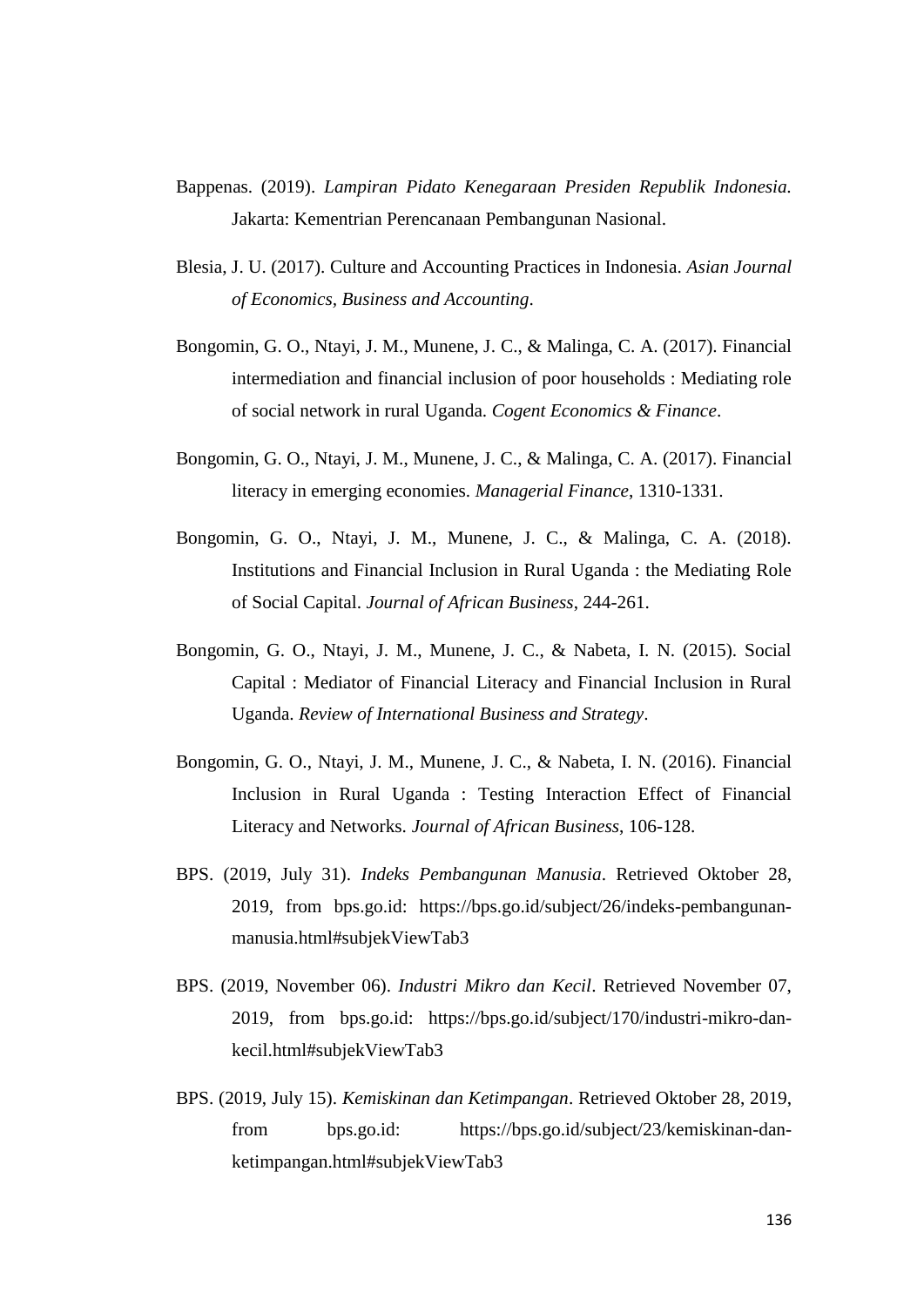- BPS. (2019). *Produk Domestik Bruto (Lapangan Usaha)*. Retrieved September 3, 2019, from bps.go.id: https://www.bps.go.id/subject/11/produk-domestikbruto--lapangan-usaha-.html
- BPS. (2019, Oktober 19). *Produk Domestik Regional Bruto (Pengeluaran)*. Retrieved Oktober 28, 2019, from bps.go.id: https://bps.go.id/subject/171/produk-domestik-regional-bruto- pengeluaran-.html#subjekViewTab3
- BPS Banten. (2019, Agustus 2019). *Kependudukan*. Retrieved November 20, 2019, from banten.bps.go.id: https://banten.bps.go.id/subject/12/kependudukan.html#subjekViewTab3
- BPS Banten. (2019). *Provinsi Banten Dalam Angka.* Badan Pusat Statistik Provisi Banten.
- BPS. (n.d.). *Konsep Industri Mikro dan Kecil*. Retrieved September 7, 2019, from bps.go.id: https://bps.go.id/subject/170/industri-mikro-dankecil.html#subjekViewTab1
- Chung, Y. H., & Park, Y. K. (2014). The Effects of Financial Education and Networks on Business Students Financial Literacy. *American Journal of Business Education*.
- Cooper, D. R. (2014). *Business Research Methods.* New York: McGrawll-Hill/Irwin.
- Cordero, J. M., Gil-Izquierdo, M., & Chaparro, F. P. (2019). Financial Education and Student Financial Literacy : A Cross-Country Analysis Using PISA 2012 Data. *The Social Science Journal*.
- Garg, N., & Singh, S. (2018). Financial Literacy Among Youth. *International Journal of Social Economics*, 176-186.
- Ghahtarani, A., Majid, S., & Mahdieh, R. (2019). The impact of social capita land social interaction on customers' purchase intention, considering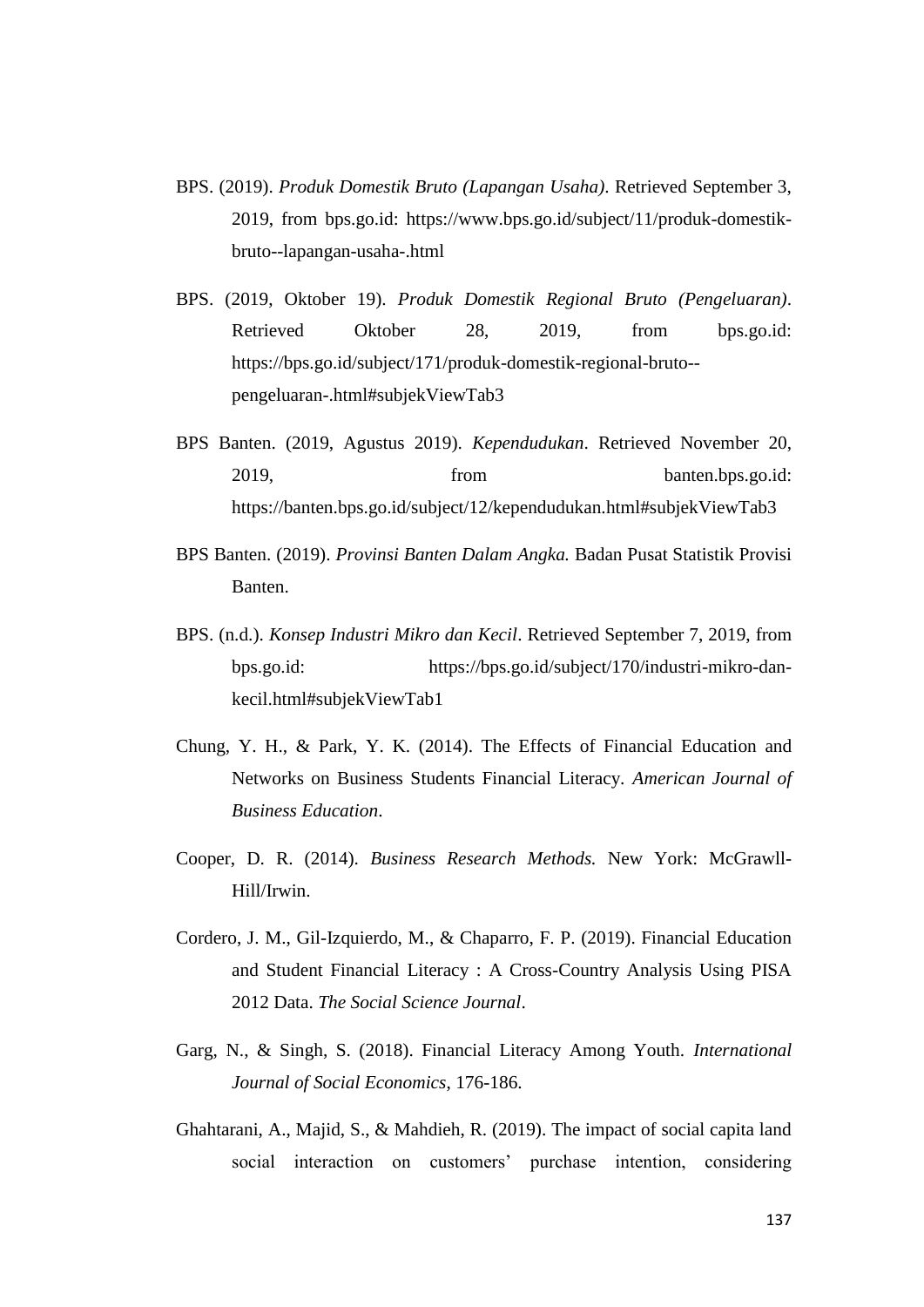knowledge sharing in social commerce context. *Journal of Innovation & Knowledge*.

- Ghozali, H. I., & Ratmono, D. (2013). *Analisis Multivariat dan Ekonometrika Teori, Konsep,dan Aplikasi dengan EViews 8.* Semarang: Badan Penerbit Universitas Diponegoro Semarang.
- Grohmann, A., Kluhs, T., & Menkhoff, L. (2017). Does financial literacy improve financial inclusion? *German Institute for Economic Research*.
- Hair Jr., J. F., Black, W. C., Babin, B. J., & Anderson, R. E. (2014). *Multivariate Data Analysis.* Edinburgh: Pearson Education Limited.
- Hausken, K. d. (1996). Hegemons, Leaders and Followers:A Game-Theoretic Approachto the Postwar Dynamicsof International Political Economy. *MPIFG Discussion Paper*.
- Hofstede, H. G. (2001). *Culture Consequences : Comparing Values, Behaviors, Institutions and Organizations Across Nations - Second Edition.* California: Sage Publications.
- Kementrian Keuangan. (2019). *RAPBN 2019*. Retrieved October 1, 2019, from kemenkeu.go.id: https://www.kemenkeu.go.id/single-page/rapbn-2019/
- Kepala Badan Pusat Statistik. (2017). *Peraturan Kepala Badan Pusat Statistik Nomor 19 Tahun 2017.* Jakarta: Badan Pusat Statistik.
- Le, T.-H., Chuc, A. T., & Hesary, H. F. (2019). Financial inclusion and its impact on financial efficiency and sustainability: Empirical evidence from Asia. *Borsa Istanbul Review*.
- Lu, N., & Peng, C. (2019). Community-Based Structural Social Capital and Depressive Symptoms of Older Urban Chinese Adults : The Mediating Role Cognitive Social Capital. *Archives of Gerontology and Geriatrics*, 74-80.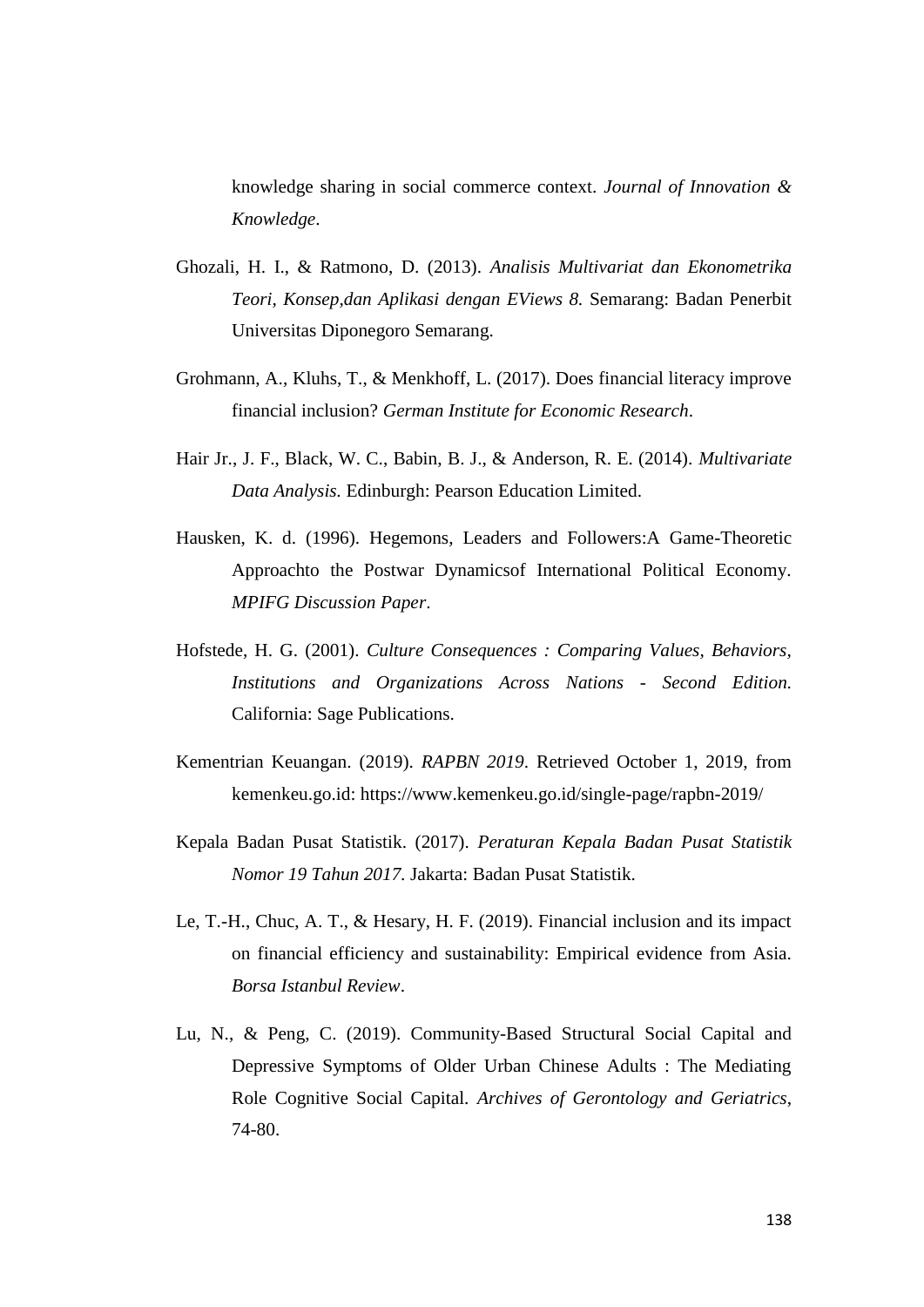- Lusardi, A., & Mitchell, O. (2014). The economic importance of financial literacy : Theory and evidence. *Journal of economy literacy*, 5-44.
- Maholtra, K. M. (2010). *Marketing Research : An Applied Orientation, 6th Edition.* New Jersey: Georgia Institute of Technology.
- Menteri Perindustrian Republik Indonesia. (2016, July 27). Peraturan Menteri Perindustrian Republik Indonesia. *Besaran Jumlah Tenaga Kerja dan Nilai Investasi untuk Klasifikasi Usaha Industri*. Jakarta: Menteri Perindustrian.
- Mindra, R., & M., M. (2017). Financial self-efficacy : a mediator in advancing financial inclusion. Equality, diversity and inclusion. *An International Journal*, 128-149.
- Moarefi, A., & Sweis, R. J. (2018, December). *Publication Sobel test.* Retrieved December 04, 2019, from Researchgate.net: https://www.researchgate.net/publication/329371676\_Sobel\_test/stats
- OJK. (2014). *Survei Baseline Portfolio Investasi UMKM Rumah Tangga : Upaya Meningkatkan Partisipasi Masyarakat Dalam Penggunaan Produk Lembaga Jasa Keuangan.* Jakarta: OJK.
- OJK. (2016). *POJK.* Retrieved Oktober 10, 2019, from ojk.go.id: https://www.ojk.go.id/id/kanal/edukasi-dan-perlindungankonsumen/regulasi/peraturan-ojk/Documents/Pages/POJK-tentang-Peningkatan-Literasi-dan-Inklusi-Keuangan-di-Sektor-Jasa-Keuangan-Bagi-Konsumen-dan-atau-masyarakat/SAL%20- %20POJK%20Literasi%20dan%20Inkl
- OJK. (2017). Strategi Nasional Literasi Keuangan Indonesia. *Revisit 2017*.
- OJK. (2017, April 03). *Undang-Undang Nomor 20 Tahun 2008 Tentang Usaha Mikro, Kecil, dan Menengah.* Retrieved November 27, 2019, from ojk.go.id: https://www.ojk.go.id/sustainable-finance/id/peraturan/undang-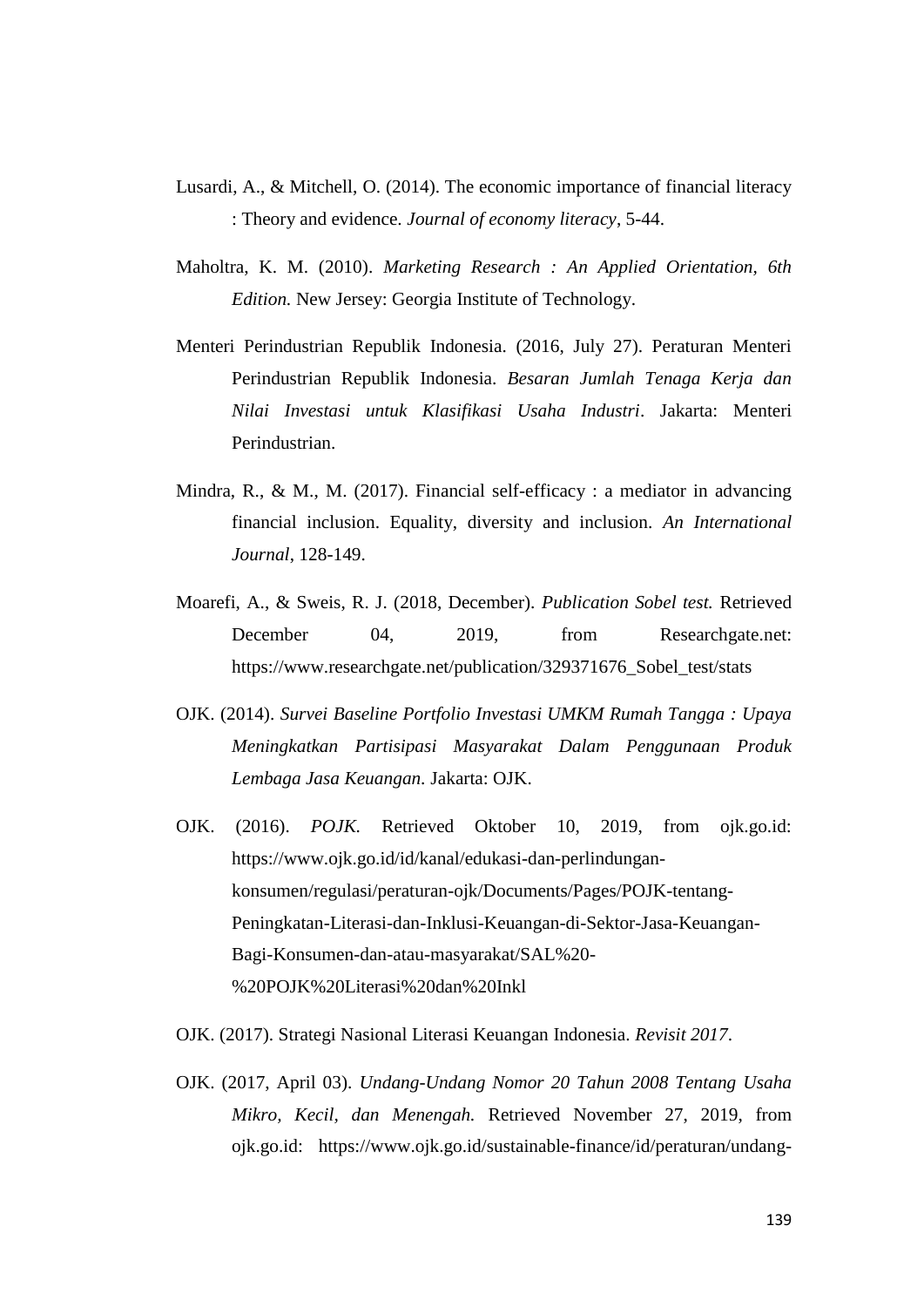undang/Pages/Undang-Undang-Republik-Indonesia-Nomor-20-Tahun-2008-Tentang-Usaha-Mikro,-Kecil,-dan-Menengah.aspx

OJK. (2019, Juni). Statistik Perbankan Indonesia. *Volume 17*.

- Pusat Kebijakan Perdagangan Dalam Negeri Badan Pengkajian dan Pengembangan Kebijakan Perdagangan Kementrian Perdagangan. (2013). Analisis Peran Lembaga Pembiayaan Dalam Pengembangan UMKM.
- Rodrigues, L. F., Oliveira, A., Rodrigues, H., & Costa, C. J. (2019). Assessing Consumer Literacy on Financial Complex Products. *Journal of Behavioral and Experimental Finance*.
- Sekaran, U. &. (2009). *Research Methods for Business.* West Sussex: John Wiley & Sons Ltd.
- Sensus UMKM. (2018). *Data Sensus UMKM Kota Tangerang Selatan.* Kota Tangerang Selatan: Dinas Koperasi dan UMKM.
- Soetiono, K. S., & Setiawan, C. (2018). *Literasi dan Inklusi Keuangan Indonesia.* Depok: Kharisma Putra Utama Offset.
- Wijanto, S. H. (2008). *Structural Equation Model.* Graha Ilmu: Yogyakarta.
- World Bank. (2018). *The Little Data Book on Financial Inclusion.* Washington DC: The World Bank Group.
- Worldbank. (2019). *Open Data*. Retrieved September 8, 2019, from worldbank.org: https://data.worldbank.org/country/indonesia
- Wright, T. W. (2010). *Information Literacy in the Digital Age.* Oxford: Chandos Publishing.
- Yay, M. (2016). The Mediation Analysis With The Sobel Test and The Percentile Bootstrap. *Research World International Conference*.